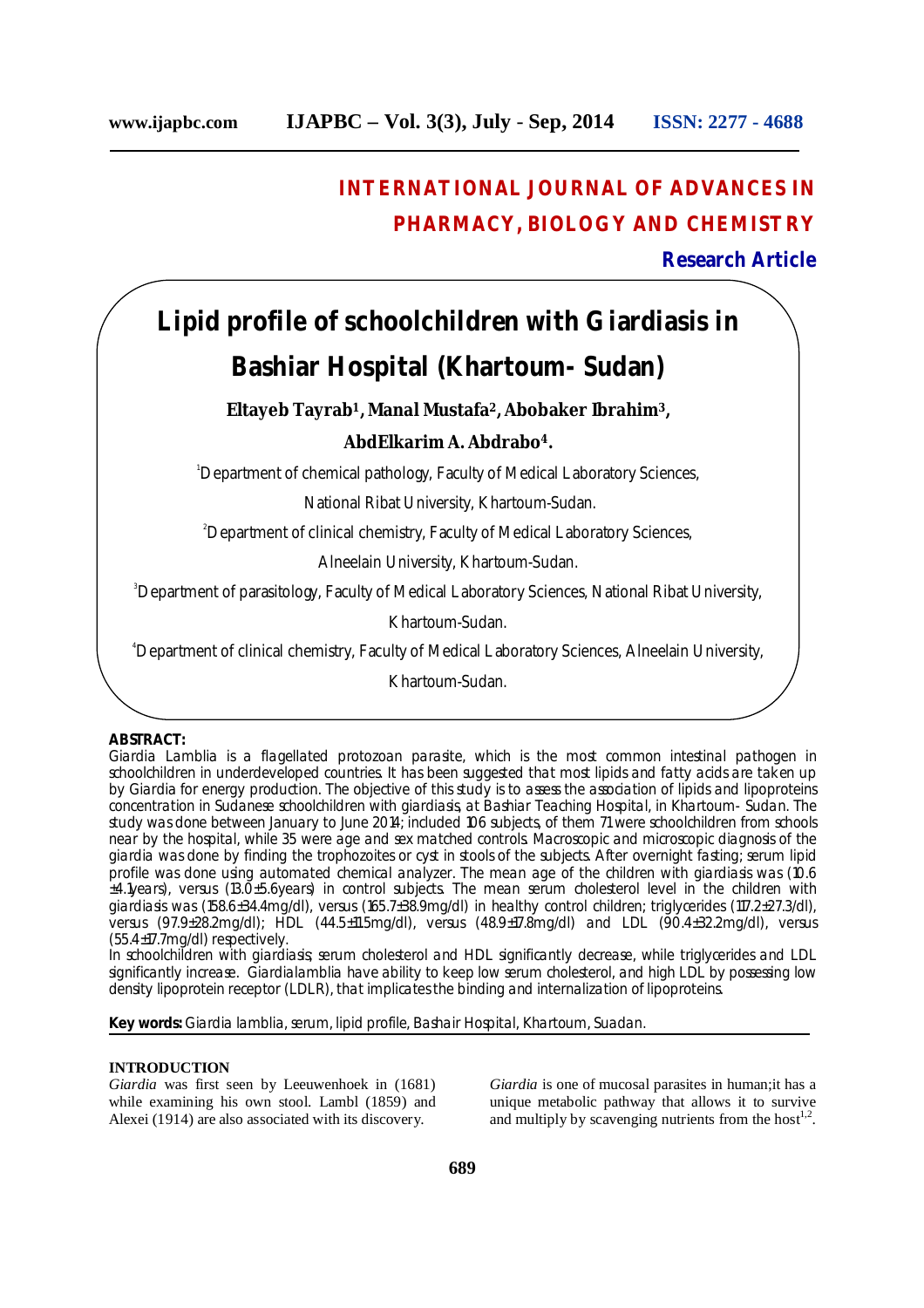Giardiasis is associated with contaminated water serves as one of the main sources of infection $3,4$ . *Giardia* exists in two morphologic forms: trophozoites and cysts. *Giardia lamblia*excystation is accomplished in two steps first by limiting the acidic conditions present in the stomach and secondly by the protease-rich and slightly alkaline small intestine 5 . Membrane biogenesis in *Giardia* requires cholesterol, because *Giardia* is unable to synthesize cholesterol de novo<sup>6</sup>, so it obtains its requirements from the upper small intestine, which is rich in biliary and dietary cholesterol 7 . In humans, *Giardia* infection can be symptomatic or asymptomatic. Symptomatic giardiasis can present with fatty diarrhoea, abdominal discomfort, vomiting, malabsorption and/or weight loss<sup>8</sup>. Giardiasis causes malabsorptive diarrhea<sup>9</sup>. In some cases, giardiasis resolves rapidly, but in other cases, it can result in chronic infection 10 . Therefore the infected people especially children, may lack the important caloric source and lipid soluble vitamins (K, A, D, E). Lower level of hemoglobin concentration, and iron-deficiency anemia associated with giardiasis were observed<sup>11</sup>. It has been suggested that most lipids and fatty acids are taken up by endocytic and non-endocytic pathways and are used by *Giardia* for energy production and membrane/organelle biosynthesis 12 . *Giardia* induces a loss of epithelial barrier function and functional injuries of the enterocyte by mechanisms that remain unknown<sup>13</sup>.

## **METHODS MATERIALS**

The objective of the present study is to assess the association of lipids and lipoproteins concentration in Sudanese schoolchildren with giardiasis, at Bashiar Teaching Hospital, which is a tertiary care hospital, in Khartoum- Sudan. The study was done between January to June 2014 included 106 subjects, of them 71 were schoolchildren from school near by the hospital, while 35 were age and sex matched controls. Bashiar Hospital is located in the south peripheries of Khartoum city with poor sanitary system. Ethical clearance was taken from the authorities, while written consent was taken from all subjects. Macroscopic and microscopic diagnosis of the giardia was done by finding the trophozoites or cysts in stool of the subjects attending the hospital. Patients with giardiasis and their controls were given oral instructions to fast overnight for 12-14 hours before collecting the venous blood samples. Serum was separated after centrifugation at 3000 RPM for 10 minutes, and then stored at -20Ċ, till the time of biochemical analysis using automated chemical analyzer (TOSOH AIA -360). Total cholesterol, triglycerides, low density lipoprotein (LDL) and high density lipoprotein (HDL) were measured parallel with control samples from Biosystem Company (Spain).

#### **RESULTS**

Data were analyzed using IBM SPSS Statistic version 20. A comparison of the means was performed using the Independent-Samples Student's *t*-test from the SPSS Statistic program, (*P=*0.05) was considered significant.

The study revealed that; out of the 71 patients; of 37 were males and 34 females. In the 35 control subjects; 20 of them were males, and 15 females (tabe.1). The majority of study population (83.1%vs 60%) aged between 5 to 15 years (table 2 &3). The study showed that the mean age of the children with giardiasis was  $(10.6 \pm 4.1)$ years), while the mean age of control subjects was  $(13.0 \pm 5.6$ years). The mean serum cholesterol levels were (158.6±34.4mg/dl) in the children with giardiasis versus  $(165.7\pm38.9 \text{mg/dl})$ in the young subjects without giardiasis with P value<br>0.00. The mean serum triglycerides level was The mean serum triglycerides level was  $(117.2 \pm 27.3/d)$  in the children with giardiasis, versus  $(97.9 \pm 28.2 \text{mg/dl})$  in the control subjects, with p value 0.00.The mean serum HDL was  $(44.5 \pm 11.5 \text{mg/dl})$  in children with giardiasis versus  $(48.9 \pm 17.8 \text{mg/dl})$  in their controls, with P value 0.00. The mean serum LDL was (90.4±32.2mg/dl) in the schoolchildren with giardiasis versus  $(55.4 \pm 17.7 \text{mg/dl})$  in the healthy control children, with P value 0.00 (Table 1 &4).

## **DISCUSSION**

In the present study lipid profile was used to assess, if there is any association between offensive loose stool with undigested fats, and serum cholesterol, HDL, LDL & triglycerides, in the in Sudanese schoolchildren attending Bashair Teaching Hospital, in Khartoum, consulting diagnosis and medication from giardiasis. This study reveals a significantly low total serum cholesterol in the schoolchildren infected with giardiasis, these finding are in agreement with that reported by Bansal et al<sup>1</sup>, Ma'ani N. Al-Shamari and Dhuha M<sup>11</sup> because *giardia lamblia* is unable to synthesize cholesterol required for its membrane biosynthesis by itself 6 , hence it depends on its requirements from the host. Loss of lipids is one of giardiasis complications resulting in offensive stool associated with undigested lipids. This study also shows a low good cholesterol (HDL) levels in the giardiasis, which is consistent with that concluded by  $(1)$  while in disagreement with the finding of Ma'ani N. Al-Shamari and Dhuha  $M^{11}$  in Iraq. LDL levels are significantly increased in this study, which is in consistent with finding of Faucher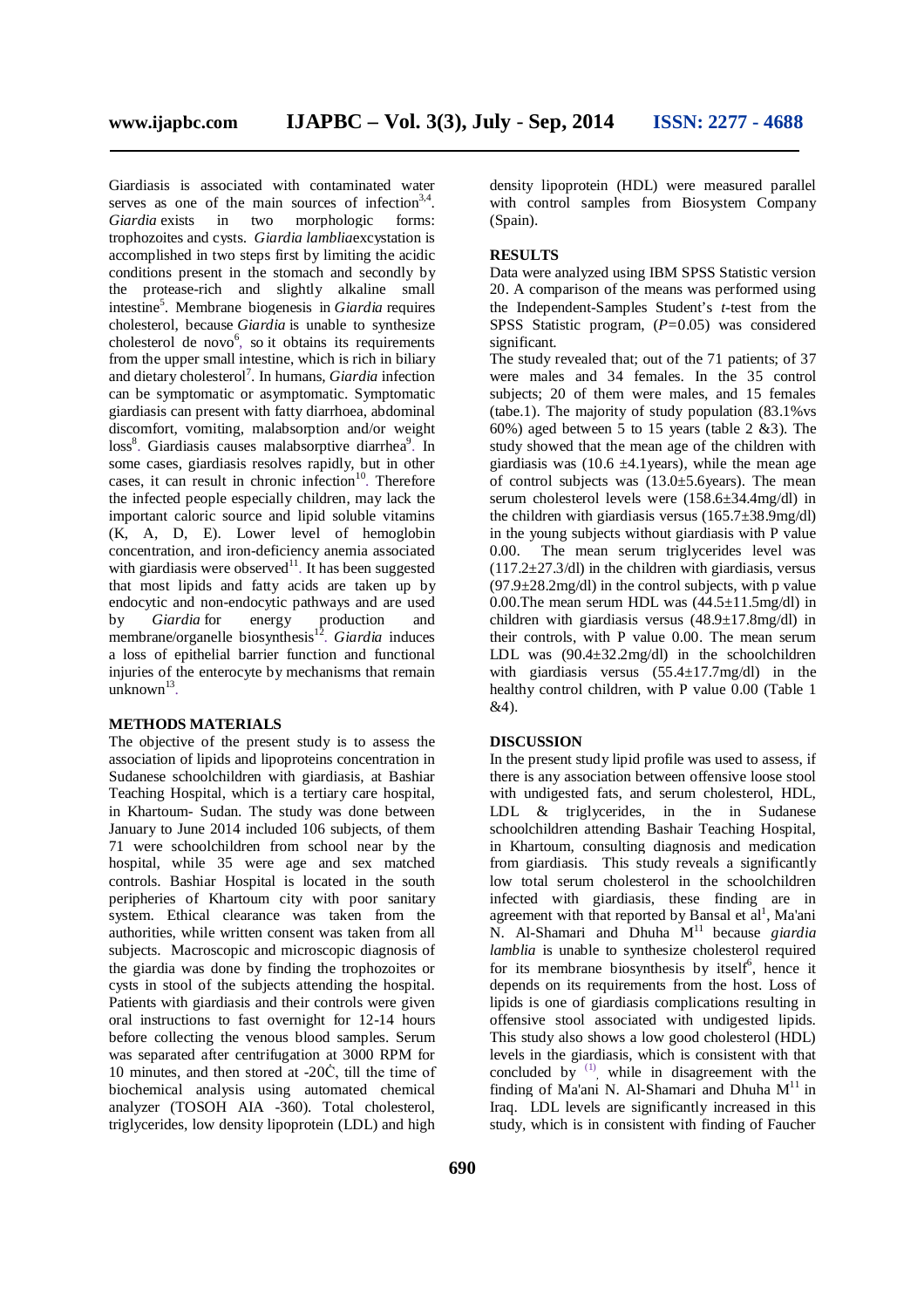et al<sup>14</sup>. Even cholesterol is carried by LDL, normal LDL in giardiasis; as recorded by Bansal et  $al<sup>1</sup>$ , Ma'ani N. Al-Shamari and Dhuha  $M<sup>11</sup>$  or even elevated as in this study in *giardia* infections*;* it's unexplainable. This may be due to compelling of Lujain<sup>15</sup>; who found that cholesterol starvation is necessary and sufficient for *Giardia*trophozoites to differentiate into environmentally resistant cysts; or what reported by Maria et al<sup>6</sup>; who said that: *giardia* trophozoites contain low density lipoprotein receptor (LDLR), that implicated in the binding and internalization of lipoproteins giving the giardia the capacity to acquire essential components from different environments. Triglycerides in turn show significant increase in this study, this finding is in disagreement with that concluded by Maani and group in 2013<sup>11</sup>, who found normal levels of triglycerides in giardiasis patients, this may due to young subjects we selected for this study, while they did their study on adults.

In general; giardiasis disturbs lipids parameters in schoolchildren 1 , including intestinal malabsorption of lipids resulting in offensive loose feces. Lowering serum cholesterol, because it's used for the parasite membrane biosynthesis. Decreases good lipoproteins (LDL) levels, associates with significantly increase in triglycerides and (LDL) levels. That may be associated with risk of coronary heart diseases<sup>16</sup>.

## **CONCLUSION**

*Giardia lamblia* have ability to keep low serum cholesterol, and high LDL by possessing low density lipoprotein receptor (LDLR), that implicates the binding and internalization of lipoproteins giving the giardia the capacity to acquire essential components from different environments.

#### **ACKNOWLEDGEMENTS**

The authors would like to thank the staff of Bashiar Teaching Hospital, in Khartoum –Sudan for their great support, and the patients and volunteers for giving the samples.

**Table 1 Descriptive table of the gender of the children with giardiasis and their control**

| <b>Subjects</b> | -<br><b>Males</b> | -<br><b>Females</b> | <b>Total</b> |
|-----------------|-------------------|---------------------|--------------|
| Patients        | $37(52.1\%)$      | $34(47.9\%)$        | 71           |
| Control         | $20(57.1\%)$      | $15(42.9\%)$        | 35           |
| Total           | 57                | 49                  | 106          |

**Tabe 2 Descriptive table of the age groups in the schoolchildren with giardiasis**

| Age groups  | Males        | Females | Percentage |
|-------------|--------------|---------|------------|
| Less than 5 | $3(4.2\%)$   |         | 5.6%       |
| $5-10$      | $20(55.2\%)$ | 18      | 53.5%      |
| $11 - 15$   | 8(29.5%)     | 13      | 29.6%      |
| $16-18$     |              |         | 11.3%      |
| Total       | 37           | 34      | 100%       |

**Table 3 Descriptive table of age groups in the children without giardiasis (control)**

| Age groups  | <b>Males</b> | <b>Females</b> | Percentage |
|-------------|--------------|----------------|------------|
| Less than 5 |              |                | 0%         |
| $5-10$      | O            | o<br>Ō         | 40%        |
| $11 - 15$   |              |                | 20%        |
| $16 - 18$   |              |                | 40%        |
| Total       | 20           | 15             | 100%       |